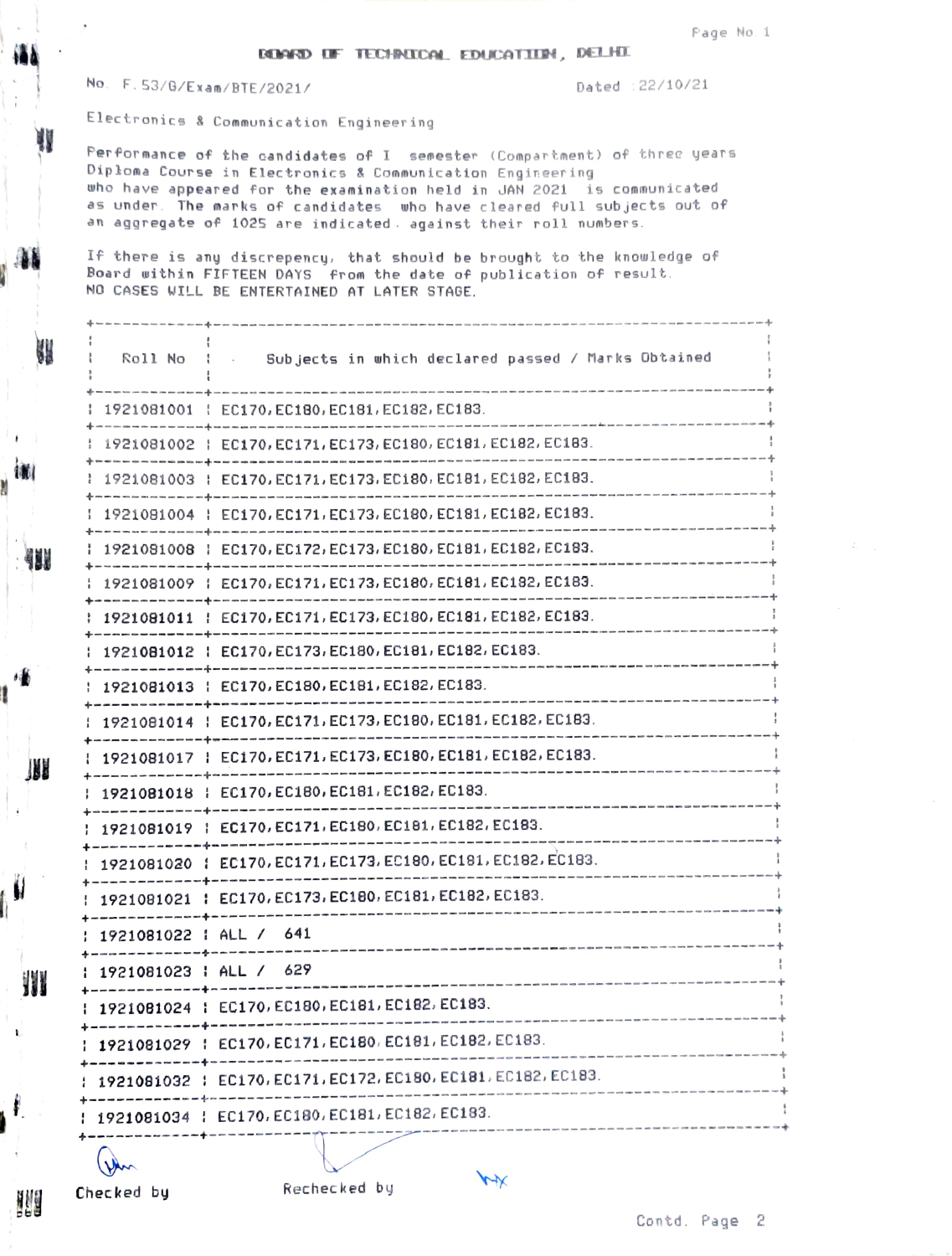|                                      | Roll No : Subjects in which declared passed / Marks Obtained                                                                                         |  |
|--------------------------------------|------------------------------------------------------------------------------------------------------------------------------------------------------|--|
|                                      | 1921081035   EC170, EC171, EC173, EC180, EC181, EC182, EC183.                                                                                        |  |
|                                      | 1921081036   EC170, EC171, EC173, EC180, EC181, EC182, EC183.                                                                                        |  |
|                                      | 1921081038   EC170, EC171, EC173, EC180, EC181, EC182, EC183.                                                                                        |  |
|                                      | : 1921081040 : EC170, EC172, EC180, EC181, EC182, EC183.                                                                                             |  |
|                                      | 1921081042   EC170, EC172, EC180, EC181, EC182, EC183.                                                                                               |  |
|                                      | 1 1921081043   EC170, EC171, EC173, EC180, EC181, EC182, EC183.                                                                                      |  |
| : 1921081047 : ALL / 574             |                                                                                                                                                      |  |
|                                      | 1921081048   EC173, EC180, EC181, EC182, EC183.                                                                                                      |  |
|                                      | 1921081049   EC170, EC171, EC173, EC180, EC181, EC182, EC183.                                                                                        |  |
| 1921081050   ALL / 556               |                                                                                                                                                      |  |
| $\frac{1}{2}$ 1921081052   ALL / 654 |                                                                                                                                                      |  |
|                                      | 1921081053   EC170, EC180, EC181, EC182, EC183.                                                                                                      |  |
| Checked by                           | .<br>In the sea was one can will be and the will be many part the company and the will be may app and the city and mar and site five<br>Rechecked by |  |

 $\sqrt{2\pi}$